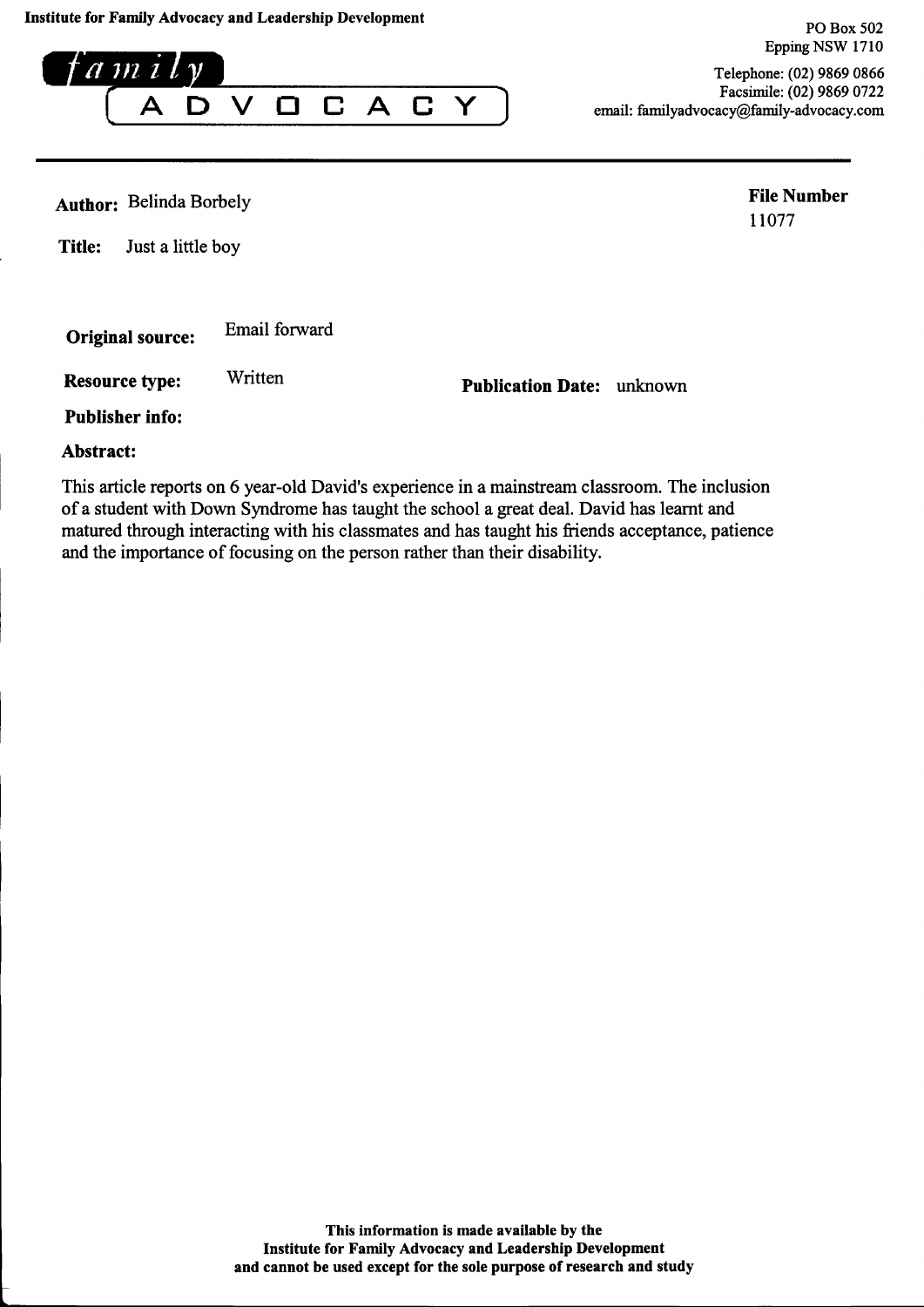## JUST A LITTLE BOY by Belinda Borbely

The day Sandra Gray gave birth to her fourth child she was told that something was not right. A blood test confirmed that their new son David had Down syndrome. Down syndrome is a genetic abnormality consisting of an extra 21st chromosome.

The majority of us have learning, speech, social, behavioural, and mental abnormalities in many areas of our lives as we grow. When reaching adulthood, accidents, sickness, cancers and genetic imperfections strike us when we least expect it. It's the seventy of the case that decides if extra attention is needed, It then becomes an issue of nurturing and helping each other the best way we can, to cope and live out our life with dignity and happiness. Upon reading a Down syndrome Newsletter that Sandra had given to me, a mother ended her story with "it's looking at the person, not the disability, praising and appreciating every little accomplishment".

David seemed to be forever a baby and at thirteen months he began to crawl. After his second birthday h e began to take his first steps and walk. This was to be a turning point in the Gray's life when they realised that David could learn to do something that required skills and processed thoughts. Of course they knew he would walk, however it gave them hope to discover what else he would be able to learn to do and deal wit h.

For the Gray family, the option of placing David in a special needs school was not a viable one. They could see that David needed individual attention, challenges, end most of all to be with regular boys and girls his own age. He needed to socialise, play, and be part of a system that allowed him to grow at his own pace. This system would have to allow for integration and most of all, understanding.

Every day of the Gray's life is a battle of patience. The re are times when they are, exhausted and having a special needs child can push them to the limits. They are raising David in the best possible way they can, while learning and researching the effects of Down syndrome. Stephen Gray is Assistant Principal at Robertson Public School, so as well as dealing with many other children at work he has four of his own at home. Having a large family, both parents must work.

Sandra and Stephen decided to enrol their son at Robertson Primary School, The Principal, Michael Reilly is an advocate and believer in helping one another. If a bullying situation rears its ugly head, Mr Reilly nips it in the bud fast. Both racial and discriminate acts are not tolerated at the school. From my personal knowledge and the remarks from newly appointed teachers. Robertson Public School students are well behaved, have a happy disposition and are confident as individuals.

This article is made available by the Institute for Family Advocacy & Leadership Development and cannot be used except for the sole purposes of research and study